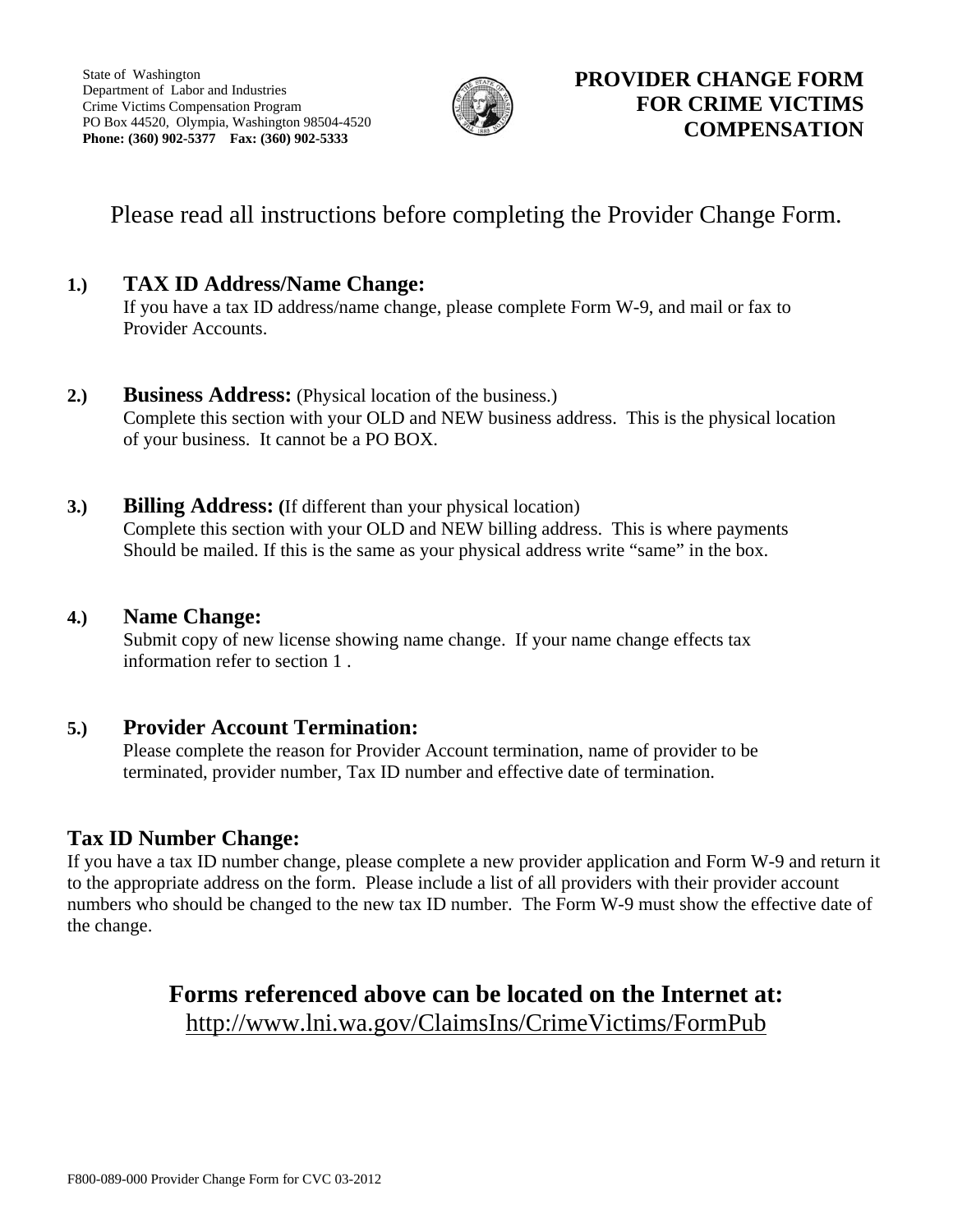

# **PROVIDER CHANGE FORM FOR CRIME VICTIMS COMPENSATION**

# Please carefully read all Instructions before completing form.

## **\*** *Required Fields*

# **Address Change:**

| *Provider Number:                                                                                                                                                                                 |  | Send this form to the address at the top of page.<br>Contact us at: $1-800-762-3716 \cdot \text{Fax: } (360) 902-5333$ |
|---------------------------------------------------------------------------------------------------------------------------------------------------------------------------------------------------|--|------------------------------------------------------------------------------------------------------------------------|
| Unless otherwise notified, your claims related correspondence will go to your business (physical)<br>address. Please check this box if you would like all your mail to go to the billing address. |  |                                                                                                                        |

### **Physical Address:** (Where you would like to receive general correspondence; cannot be a PO Box)

| Old Physical Address: |              |            | New Physical Address: |              |     |  |
|-----------------------|--------------|------------|-----------------------|--------------|-----|--|
| Address               |              |            | Address               |              |     |  |
|                       |              |            |                       |              |     |  |
| City                  | <b>State</b> | <b>ZIP</b> | City                  | <b>State</b> | ZIP |  |
|                       |              |            |                       |              |     |  |
| Phone                 |              |            | Phone                 |              |     |  |

## **Billing Address:** (Where you would like checks mailed)

| $\overline{\phantom{a}}$<br>Old Billing Address: |              |            | New Billing Address: |              |            |
|--------------------------------------------------|--------------|------------|----------------------|--------------|------------|
| Address                                          |              |            | Address              |              |            |
| City                                             | <b>State</b> | <b>ZIP</b> | City                 | <b>State</b> | <b>ZIP</b> |
| Phone                                            |              |            | Phone                |              |            |

#### **Name:** (Name as it appears on your license)

| <b>Provider Number:</b> | Old Name: | New Name: |
|-------------------------|-----------|-----------|
|                         |           |           |

## **Provider Account Termination:**

| I wish to terminate the provider account number below for the following reason: |  |                        |  |  |  |
|---------------------------------------------------------------------------------|--|------------------------|--|--|--|
| Provider Number: Provider Name:                                                 |  | <b>Effective Date:</b> |  |  |  |

## **Tax Information Change:** (Please check appropriate box and attach current W-9 form.)

| Tax Identification Number:   Name Change: | <b>Address Change:</b> | Number Change: |
|-------------------------------------------|------------------------|----------------|
|                                           |                        |                |

## **(ATTENTION) Provider Number and signature required below for processing.**

| $*\Gamma$<br>Jate: | *Provider<br>Number: | *Signature: |  |
|--------------------|----------------------|-------------|--|
|                    |                      |             |  |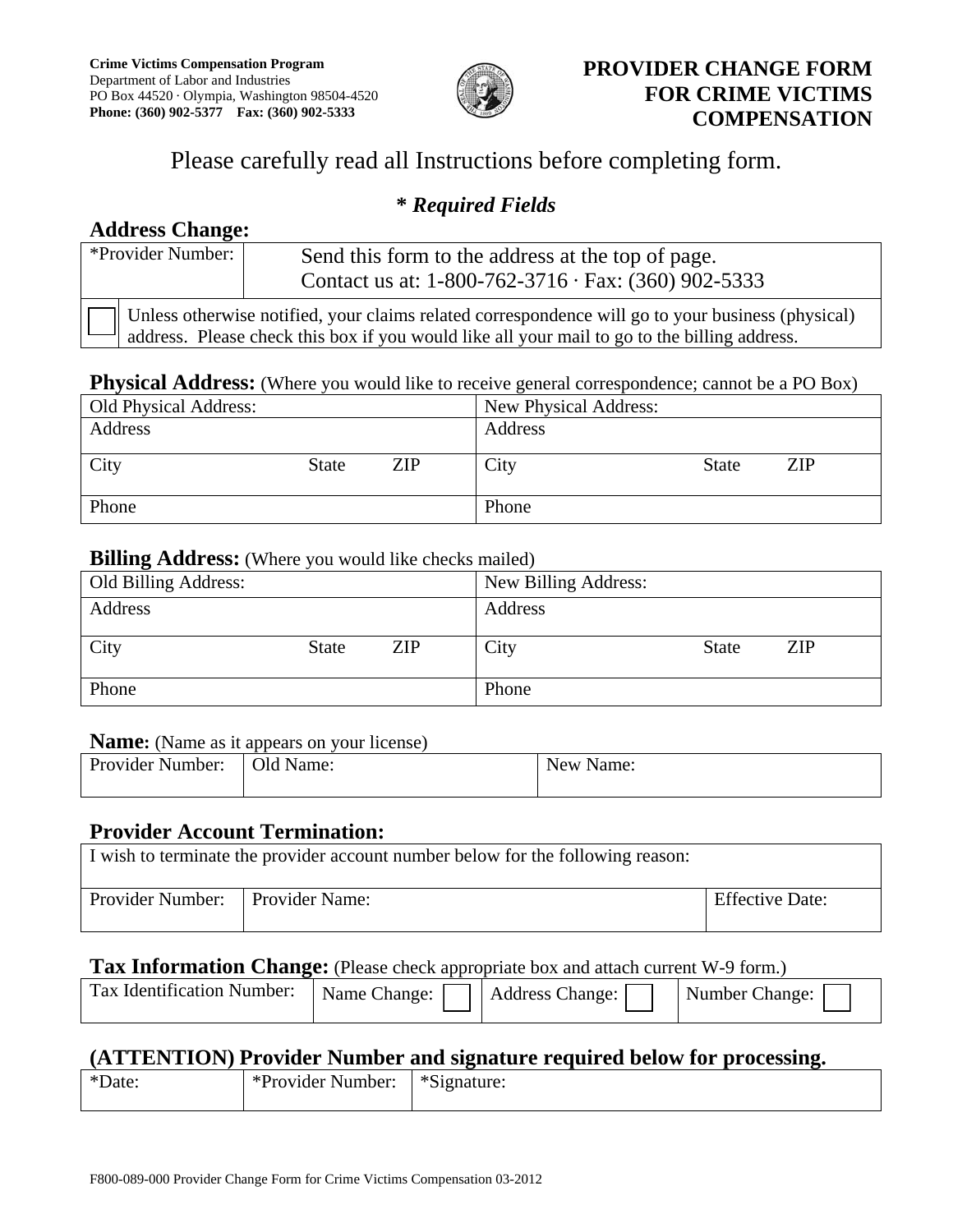# **Statewide Payee Registration & W-9 Form Washington State**

| STEP 1: Is this a NEW registration or CHANGE to an existing registration (check one)?                                                                                                                         |                                                                            |  |  |  |
|---------------------------------------------------------------------------------------------------------------------------------------------------------------------------------------------------------------|----------------------------------------------------------------------------|--|--|--|
| <b>NEW REGISTRATION</b> (also includes changing the LEGAL NAME, SSN, EIN or reporting type)                                                                                                                   |                                                                            |  |  |  |
| <b>CHANGE to EXISTING REGISTRATION</b> – complete the ENTIRE form and check below what is updated:                                                                                                            |                                                                            |  |  |  |
| Business Name/DBA Business Address                                                                                                                                                                            | □ Contact Information □ Bank, Routing or Account Numbers □ Payment Options |  |  |  |
| If you know your Statewide Vendor Number, enter it here: SWV:                                                                                                                                                 |                                                                            |  |  |  |
| STEP 2: Enter information about the payee and contact person                                                                                                                                                  |                                                                            |  |  |  |
|                                                                                                                                                                                                               |                                                                            |  |  |  |
| Legal Name of Payee as it appears on federal tax forms                                                                                                                                                        | EIN or SSN for the Legal Name at left                                      |  |  |  |
| Business Name, if different from Legal Name above - eg. Doing Business As (DBA) Name                                                                                                                          | <b>Contact Person</b>                                                      |  |  |  |
|                                                                                                                                                                                                               |                                                                            |  |  |  |
| Mailing Address for us to send notifications or payments - PO Box or Street Address                                                                                                                           | Title of Contact person                                                    |  |  |  |
|                                                                                                                                                                                                               | Ext.                                                                       |  |  |  |
| Mailing Address - Suite or Office Number                                                                                                                                                                      | Telephone Number for Contact Person                                        |  |  |  |
| $Zip + 4$<br><b>State</b><br>City                                                                                                                                                                             | Fax Number for Contact Person                                              |  |  |  |
| 2350                                                                                                                                                                                                          | / MIPSC/<br>N                                                              |  |  |  |
| Email for us to use ONLY to send you notifications about your account                                                                                                                                         | L&I# / System /<br><b>Client Type</b><br>/ L&I Provider #                  |  |  |  |
|                                                                                                                                                                                                               | (Above Line for L&I Office Staff Only)                                     |  |  |  |
| <b>STEP 3: Select Payment Option:</b>                                                                                                                                                                         |                                                                            |  |  |  |
| Direct Deposit to bank (recommended) or Check in US mail                                                                                                                                                      | I. M. Wired                                                                |  |  |  |
| Note: Register now for Direct Deposit available January 2013.                                                                                                                                                 | 1234 Anywhere Avenue<br>Anyville, Anystate 56789                           |  |  |  |
| STEP 4: For Direct Deposit, complete all fields below and sign                                                                                                                                                | PAY TO THE ORDER OF                                                        |  |  |  |
|                                                                                                                                                                                                               | <b>AnyBank USA</b><br>Anywhere, USA                                        |  |  |  |
| <b>Financial Institution Phone Number</b><br>Financial Institution Name - must be a US institution                                                                                                            | <b>MEMO</b>                                                                |  |  |  |
|                                                                                                                                                                                                               | <b>370730PS</b><br>1:044008804                                             |  |  |  |
| Routing Number - see example at right<br>Account Number - see example at right<br>routing <u>Number</u><br>account number<br>You may also attach a voided check if you are unsure which number to enter above |                                                                            |  |  |  |
| Account Type: $\Box$ Checking or $\Box$<br>Savings (Checking will be used if neither box is marked.)                                                                                                          | (nine digits)<br>can vary in length                                        |  |  |  |

#### *Authorization for Direct Deposit:*

I hereby authorize and request the Office of Financial Management (OFM) and the Office of the State Treasurer (OST) to initiate credit entries for payee payments to the account indicated above, and the financial institution named above is authorized to credit such account. I agree to abide by the National Automated Clearing House Association (NACHA) rules with regard to these entries. Pursuant to the NACHA rules, OFM and OST may initiate a reversing entry to recall a duplicate or erroneous entry that they previously initiated. I understand that, if a reversal action is required, OFM will notify this office of the error and the reason for the reversal. This authority will continue until such time OFM and OST have had a reasonable opportunity to act upon written request to terminate or change the direct deposit service initiated herein.

Authorization Name on Account **Title** 

PLEASE DO NOT STAPLE

SIGNATURE of Authorization Name on Account **Date** Date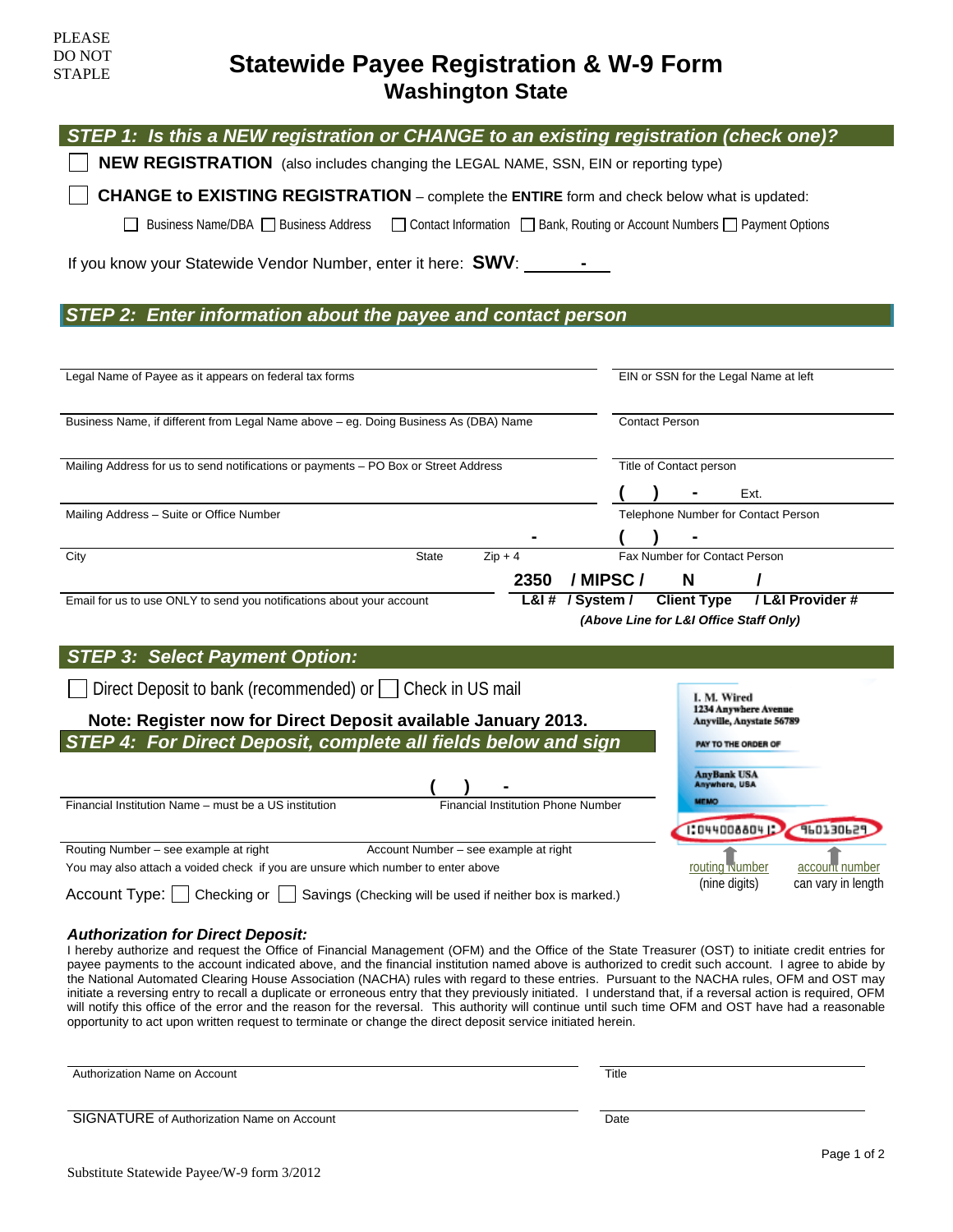|                                                                                                                                                                                                                                              | STEP 5: Complete and sign the Request for Taxpayer Identification Number (W-9)                                                                                                                                                                                                                                                                                   |                              |                         |                |                                                                                   |              |
|----------------------------------------------------------------------------------------------------------------------------------------------------------------------------------------------------------------------------------------------|------------------------------------------------------------------------------------------------------------------------------------------------------------------------------------------------------------------------------------------------------------------------------------------------------------------------------------------------------------------|------------------------------|-------------------------|----------------|-----------------------------------------------------------------------------------|--------------|
| Substitute                                                                                                                                                                                                                                   |                                                                                                                                                                                                                                                                                                                                                                  | <b>Request for Taxpayer</b>  |                         |                |                                                                                   |              |
|                                                                                                                                                                                                                                              | Form W-9<br><b>Identification Number and Certification</b>                                                                                                                                                                                                                                                                                                       |                              |                         |                |                                                                                   |              |
|                                                                                                                                                                                                                                              | 1. Legal Name (as shown on your income tax return)                                                                                                                                                                                                                                                                                                               |                              |                         |                |                                                                                   |              |
|                                                                                                                                                                                                                                              | 2. Business Name, if different from Legal Name above - eg. Doing Business As (DBA) Name                                                                                                                                                                                                                                                                          |                              |                         |                |                                                                                   |              |
|                                                                                                                                                                                                                                              | 3. Check ONLY ONE box below (see W-9 instructions for additional information)                                                                                                                                                                                                                                                                                    |                              |                         |                |                                                                                   |              |
| Individual or<br>Sole Proprietor                                                                                                                                                                                                             |                                                                                                                                                                                                                                                                                                                                                                  | LLC filing as<br>Corporation | Non Profit Organization |                | <b>Local Government</b>                                                           | Tax-exempt   |
| LLC filing as a sole                                                                                                                                                                                                                         | Corporation                                                                                                                                                                                                                                                                                                                                                      | LLC filing as                | Volunteer               |                | <b>State Government</b>                                                           | organization |
| proprietor                                                                                                                                                                                                                                   | S-Corp                                                                                                                                                                                                                                                                                                                                                           | Partnership                  | Board /Committee        |                | <b>Federal Government</b>                                                         | Trust/Estate |
| Partnership                                                                                                                                                                                                                                  |                                                                                                                                                                                                                                                                                                                                                                  | LLC filing as S-Corp         | Member                  |                | (including tribal)                                                                |              |
| Medical                                                                                                                                                                                                                                      | 4. For Corporation, S-Corp, Partnership or LLC, check one box below if applicable:<br>Attorney/Legal                                                                                                                                                                                                                                                             |                              |                         |                |                                                                                   |              |
|                                                                                                                                                                                                                                              | 5. If exempt from backup withholding, check here: $\Box$                                                                                                                                                                                                                                                                                                         |                              |                         |                | (see instructions for W-9 to determine if you are exempt from backup withholding) |              |
|                                                                                                                                                                                                                                              | 6. Address (number, street, and apt. or suite no.)                                                                                                                                                                                                                                                                                                               |                              |                         |                |                                                                                   |              |
| 7. City, state, and ZIP code                                                                                                                                                                                                                 |                                                                                                                                                                                                                                                                                                                                                                  |                              |                         |                |                                                                                   |              |
|                                                                                                                                                                                                                                              |                                                                                                                                                                                                                                                                                                                                                                  |                              |                         | For office use |                                                                                   |              |
|                                                                                                                                                                                                                                              | 7. Taxpayer Identification Number (TIN)                                                                                                                                                                                                                                                                                                                          |                              |                         |                | Social security number                                                            |              |
|                                                                                                                                                                                                                                              | Enter your EIN OR SSN in the appropriate box to the right (do not enter both)                                                                                                                                                                                                                                                                                    |                              |                         |                |                                                                                   |              |
|                                                                                                                                                                                                                                              | For individuals, this is your social security number (SSN).<br>For other entities, it is your employer identification number (EIN).                                                                                                                                                                                                                              |                              |                         |                |                                                                                   | <b>OR</b>    |
|                                                                                                                                                                                                                                              | NOTE: The EIN or SSN must match the Legal Name as reported to the IRS. For a resident alien,                                                                                                                                                                                                                                                                     |                              |                         |                | Employer identification number                                                    |              |
| sole proprietor, or disregarded entity, or to find out how to get a Taxpayer Identification Number,<br>see the W9 Instructions. If the account is in more than one name, see the W9 Instructions for<br>guidelines on whose number to enter. |                                                                                                                                                                                                                                                                                                                                                                  |                              |                         |                |                                                                                   |              |
| 8. Certification                                                                                                                                                                                                                             |                                                                                                                                                                                                                                                                                                                                                                  |                              |                         |                |                                                                                   |              |
|                                                                                                                                                                                                                                              | Under penalty of perjury, I certify that:                                                                                                                                                                                                                                                                                                                        |                              |                         |                |                                                                                   |              |
| me), and                                                                                                                                                                                                                                     | The number shown on this form is my correct taxpayer identification number (or I am waiting for a number to be issued to                                                                                                                                                                                                                                         |                              |                         |                |                                                                                   |              |
| ٠                                                                                                                                                                                                                                            | I am not subject to backup withholding because: (a) I am exempt from backup withholding, or (b) I have not been notified by<br>the Internal Revenue Service (IRS) that I am subject to backup withholding as a result of a failure to report all interest or<br>dividends, or (c) the IRS has notified me that I am no longer subject to backup withholding, and |                              |                         |                |                                                                                   |              |
| ٠                                                                                                                                                                                                                                            | I am a U.S. person (including a U.S. resident alien).                                                                                                                                                                                                                                                                                                            |                              |                         |                |                                                                                   |              |
|                                                                                                                                                                                                                                              | (For additional information about the W-9 see the W-9 Instructions.)                                                                                                                                                                                                                                                                                             |                              |                         |                |                                                                                   |              |
|                                                                                                                                                                                                                                              | <b>SIGNATURE of U.S. PERSON</b>                                                                                                                                                                                                                                                                                                                                  |                              |                         |                | Date                                                                              |              |
|                                                                                                                                                                                                                                              | STEP 6: Submit to ONE of the following:                                                                                                                                                                                                                                                                                                                          |                              |                         |                |                                                                                   |              |
|                                                                                                                                                                                                                                              | For fastest service, PRINT, SIGN, EMAIL and FAX to:                                                                                                                                                                                                                                                                                                              |                              |                         |                |                                                                                   |              |
|                                                                                                                                                                                                                                              | <b>For Medical Providers</b><br>Provider Network Application (WPA):                                                                                                                                                                                                                                                                                              | Email: ProvNet@Lni.wa.gov    |                         |                | FAX: 360-902-4563                                                                 |              |
|                                                                                                                                                                                                                                              | FAX: 360-902-4484<br>Non-Network Provider Application:                                                                                                                                                                                                                                                                                                           |                              |                         |                |                                                                                   |              |
| <b>For Crime Victims</b>                                                                                                                                                                                                                     |                                                                                                                                                                                                                                                                                                                                                                  |                              |                         |                |                                                                                   |              |

| Licensed Mental Health Counselors | FAX: 360-902-5333 |
|-----------------------------------|-------------------|
|-----------------------------------|-------------------|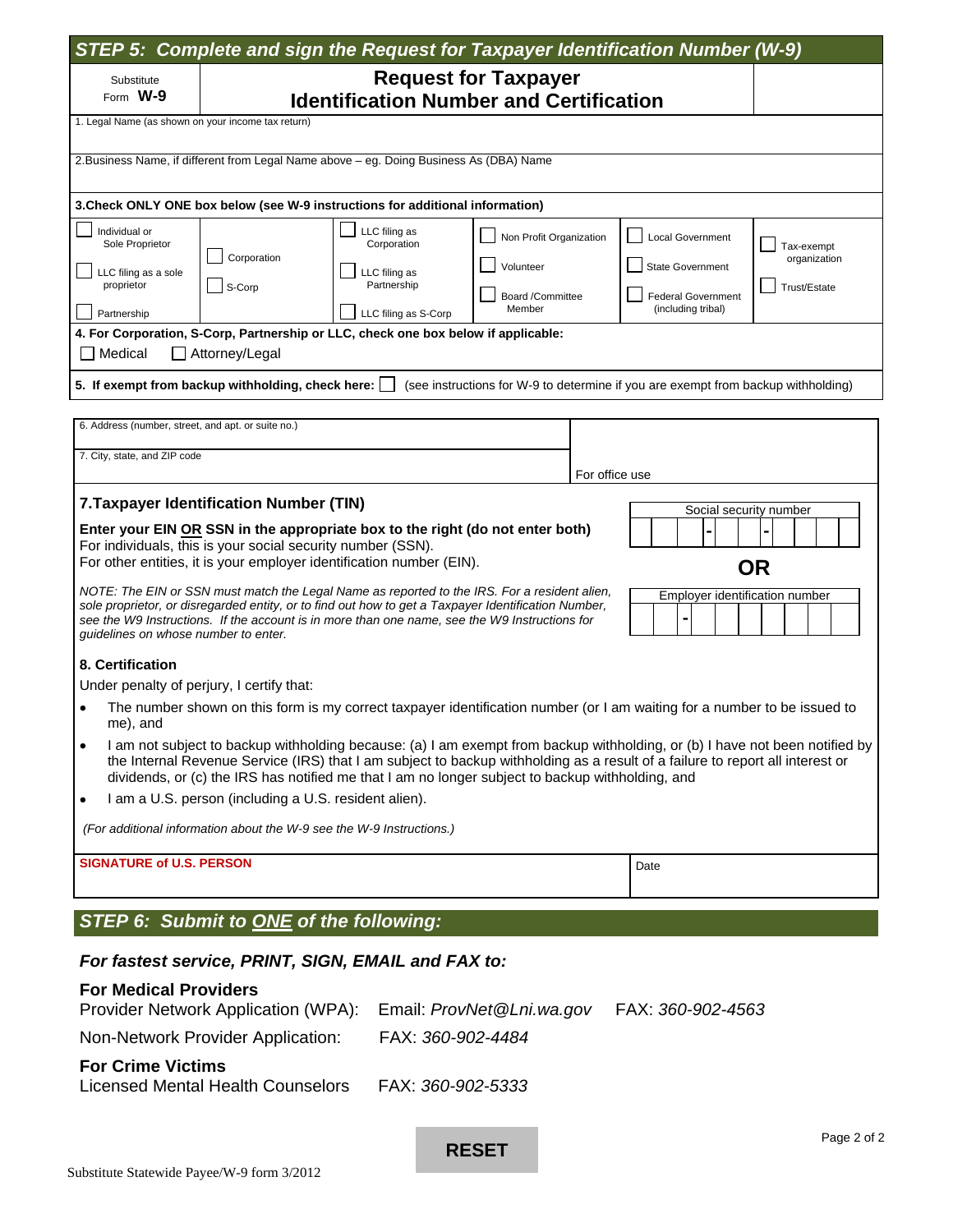## **Instructions for the Statewide Payee Registration Form**

*The term 'payee' refers to an individual or business that received payments from the State of Washington. This form is intended to be used for payees to register with the State of Washington, indicate how they would like to receive payments, and change their registration information.* 

*For prompt payment, it is important that we receive complete and accurate information. We must return any form that is not complete, so please be sure to read and follow these instructions carefully.* 

### *Step 1: Is this a new registration or a change to an existing registration?*  Select *NEW REGISTRATION* if:

- You have never completed the Statewide Payee Registration Form.
- You are changing the legal name of a payee already registered.
- You are changing the EIN (Employer Identification Number) or SSN (Social Security Number) of a payee already registered.
- You are changing the reporting type (sole proprietor, corporation, etc) on an existing registration.

Select *CHANGE TO EXISTING REGISTRATION* for all other changes to an existing registration, and check the items that have changed. Be sure to **COMPLETE the ENTIRE form**, even if you are only changing one item. This will help us keep your account up to date and accurate. If you know your SVN number, please enter it on the form.

### *Step 2: Payee & contact information*

*Legal name of payee* – enter the name as it appears on federal tax forms.

*Business name* – "doing business as" name. Enter only if different from legal name.

*Mailing address* – enter the PO Box or street address where you want information sent to you. If you choose to have checks mailed to you, this is the address where they will be sent.

#### *Primary business* –

Enter the primary occupation of the payee.

*EIN or SSN* – enter the EIN or SSN you use with the IRS for the legal name entered.

*Contact person* – the person we can contact with questions about your registration.

**Title of contact person** – title of the contact person.

*Telephone number for contact person* – telephone number of the contact person

*Fax number* – fax number of the contact person

*Email for contact person* - enter the email address we should use to communicate with you about your registration and your payments. We will use the email address to:

- Notify you when your account has been set up.
- Notify you when changes you submitted have been made
- Notify you when your payment has been processed, if you have signed up for direct deposit

NOTE: For larger organizations we recommend that you use the email address for a distribution list to ensure that our notifications are received and processed quickly.